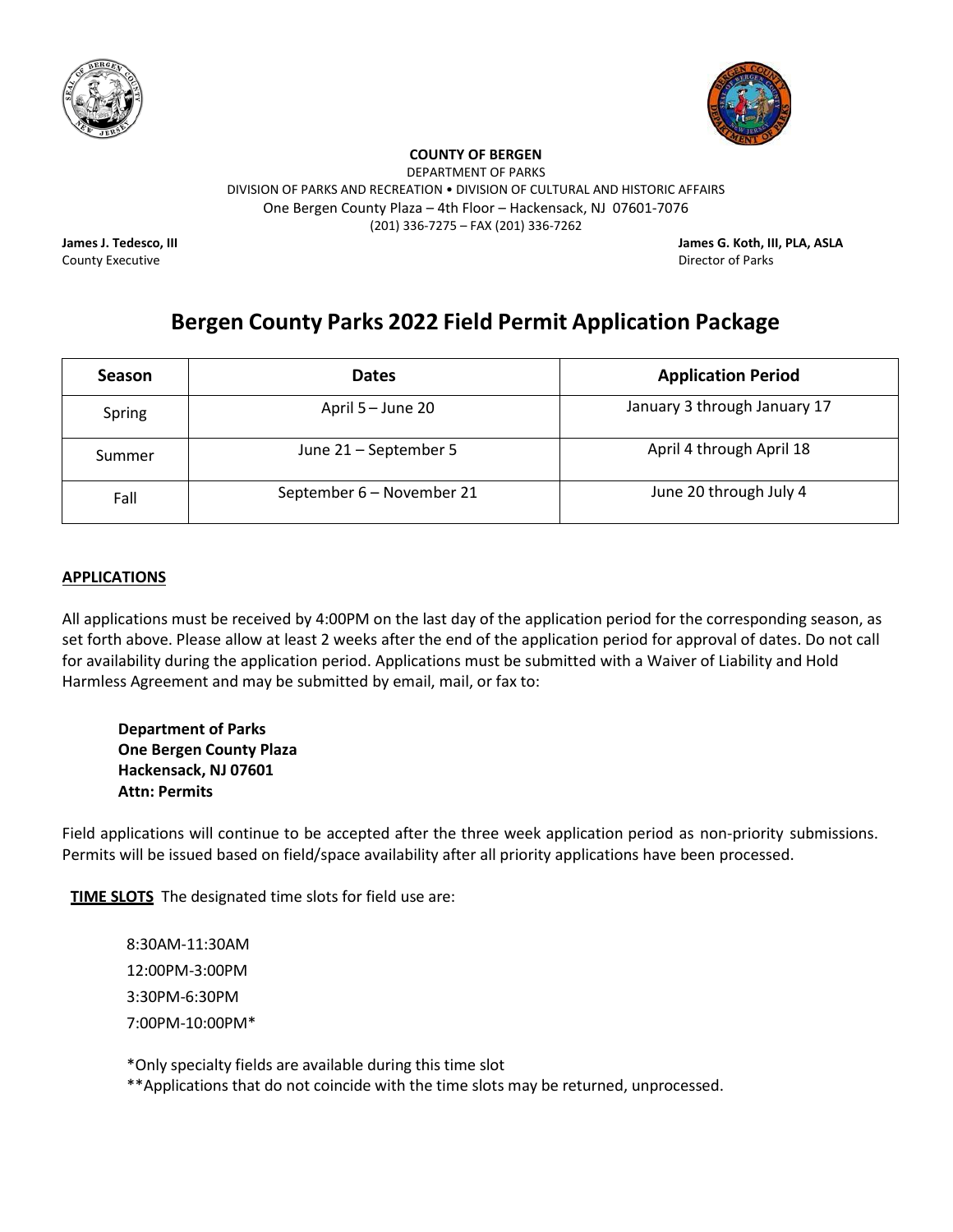



DEPARTMENT OF PARKS DIVISION OF PARKS AND RECREATION • DIVISION OF CULTURAL AND HISTORIC AFFAIRS One Bergen County Plaza – 4th Floor – Hackensack, NJ 07601-7076 (201) 336-7275 – FAX (201) 336-7262

County Executive Director of Parks

**James J. Tedesco, III James G. Koth, III, PLA, ASLA**

# **TYPES OF FIELDS**

- 1. *Seasonal* (non-specialty) grass fields
- 2. *Specialty* (artificial turf) turf fields

## **PRIORITY GROUPS**

At the close of each application period the Department of Parks will group applications into priority classifications as follows:

## **Priority #1**

County of Bergen entities (including, but not limited to: Bergen Community College, Bergen County Technical Schools, and Bergen Academies)

**Priority #2** Bergen County Municipalities and their public schools

**Priority #3** Bergen County private schools

**Priority #4** Not for Profit organizations

**Priority #5** For Profit organizations

Applications will be processed in order or priority from #1 to #5.

If requests are made from multiple organizations in the same priority classification for the same time and same field, the Department of Parks will work with applicants to mutually resolve conflicting requests. In the event that conflicting requests within a priority classification can't be mutually resolved, the Department of Parks will use a lottery to award time slots.

Once all applications received within an application period have been processed, any remaining time slots will be available for permitting on a first come first serve basis.

**NOTIFICATIONS** The County will notify Applicants via email of the status of their Application within **30 days** after the close of an application period.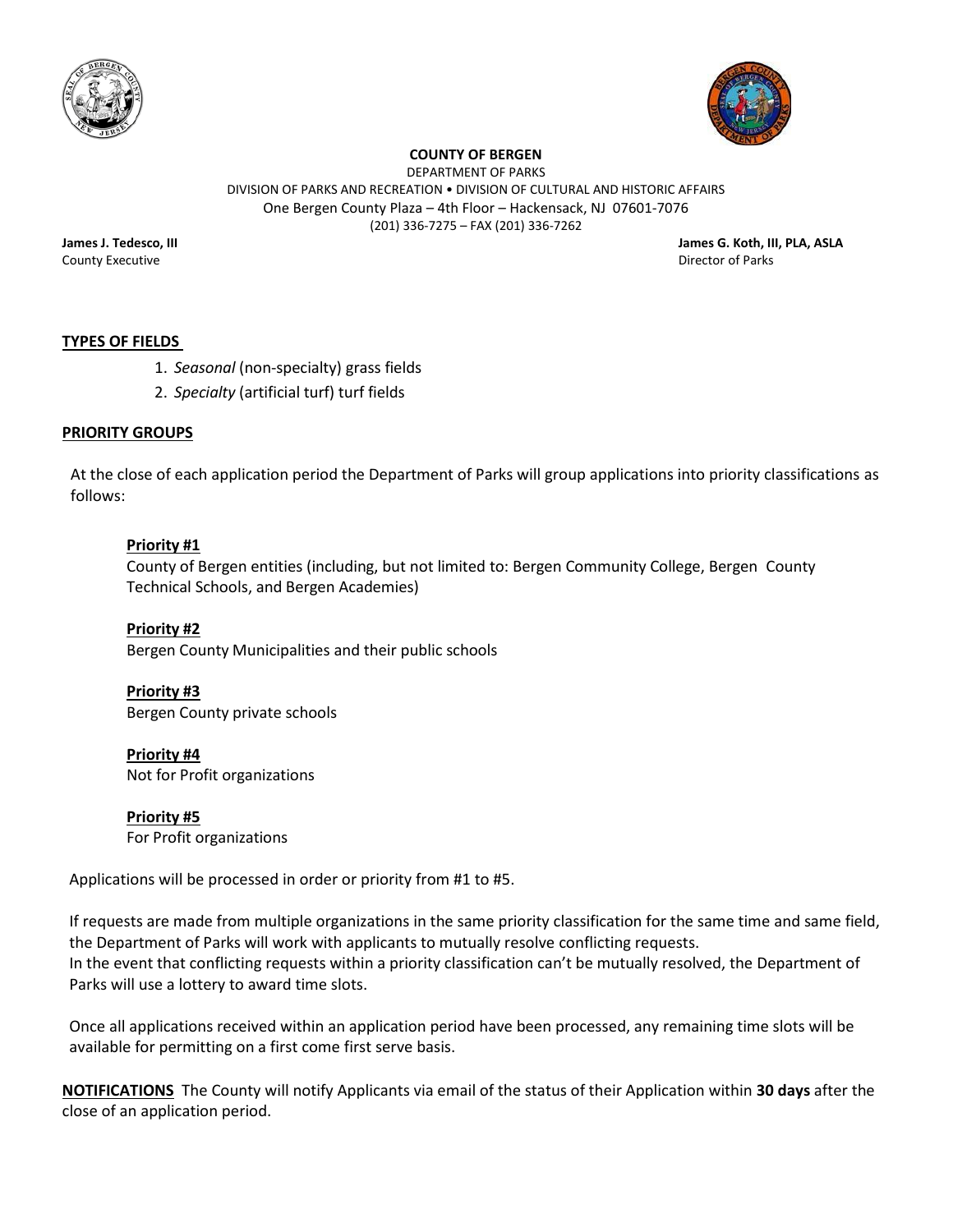



DEPARTMENT OF PARKS DIVISION OF PARKS AND RECREATION • DIVISION OF CULTURAL AND HISTORIC AFFAIRS One Bergen County Plaza – 4th Floor – Hackensack, NJ 07601-7076 (201) 336-7275 – FAX (201) 336-7262

County Executive

**James J. Tedesco, III James G. Koth, III, PLA, ASLA**

**FEES** Permit fee and security deposit will be assessed once your application is reviewed.

**Bergen County Rates** To qualify for Bergen County rates, the Applicant and COI must have a Bergen County address.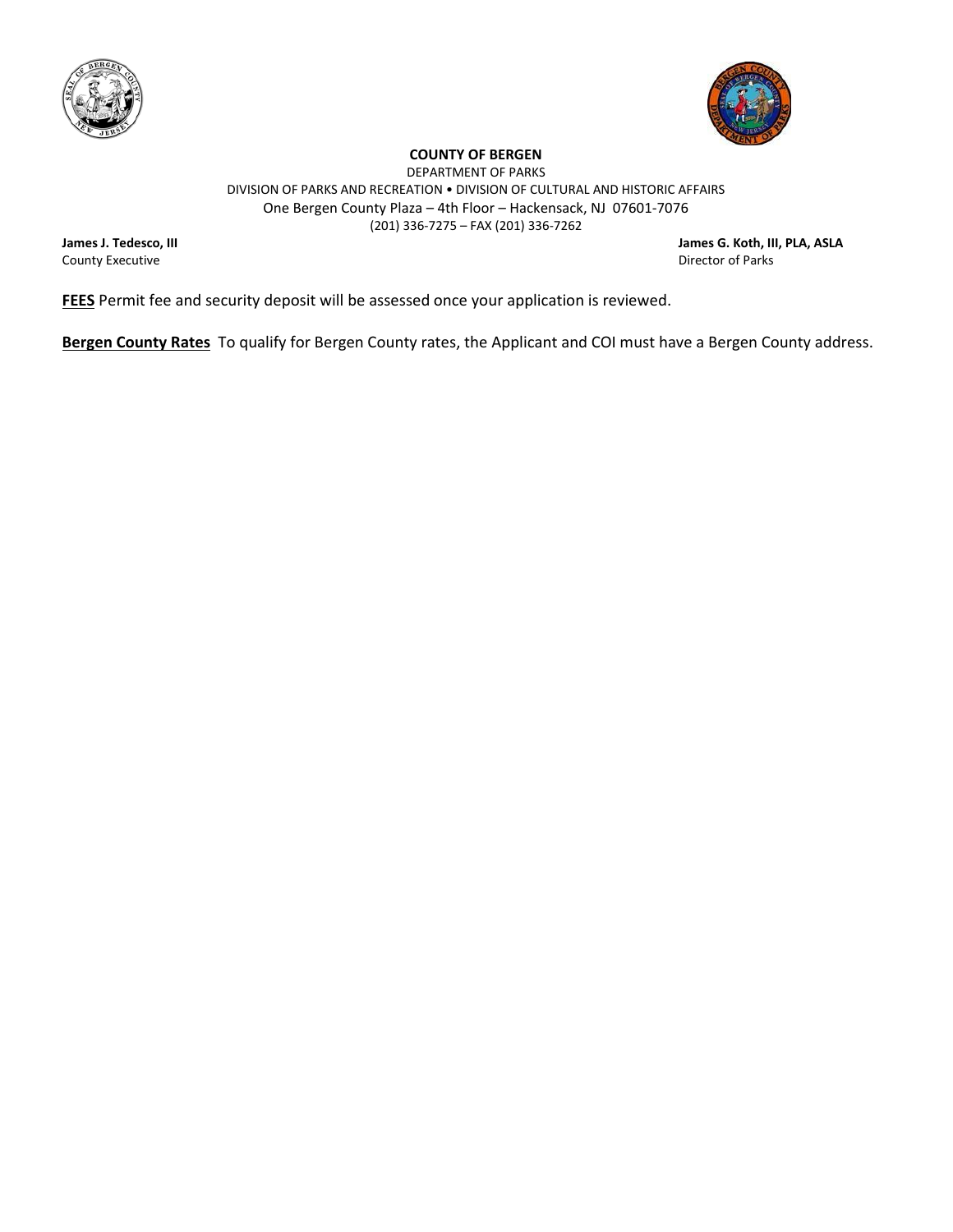



DEPARTMENT OF PARKS DIVISION OF PARKS AND RECREATION • DIVISION OF CULTURAL AND HISTORIC AFFAIRS One Bergen County Plaza – 4th Floor – Hackensack, NJ 07601-7076 (201) 336-7275 – FAX (201) 336-7262

County Executive Director of Parks

**James J. Tedesco, III James G. Koth, III, PLA, ASLA**

# **INSURANCE REQUIREMENTS**

After notification of application approval, but prior to issuance of a permit, Applicant must file its Certificate of Insurance ("COI") and a Hold Harmless Agreement (attached to the Application) with the Department of Parks. If the COI and Hold Harmless Agreement are not provided within 2 weeks after notification of approval of application, your permit will be cancelled.

The Certificate of Insurance must show a minimum of **\$1,000,000** per occurrence, **\$2,000,000** aggregate General Liability and **\$10,000**/person Medical Expense. If athletic participants are excluded from the General Liability Policy, then the County requires **Student Accident Insurance** covering the athletic participants for a minimum of **\$10,000**/person. **THE COUNTY OF BERGEN AND ITS OFFICIALS, EMPLOYEES AND AGENTS** must be named as **ADDITIONAL INSURED** and **COUNTY OF BERGEN** shown as **CERTIFICATE HOLDER**.

- Please make sure the term of the insurance (effective date to expiration date) falls within the dates you anticipate using the Bergen County Department of Parks facilities. Failure to do so may lead to rejection of permit.
- All competing teams covered under the same insurance must be listed by name on the certificate.
- Insurance certificates for all teams (the Applicants and its competitors) must also be submitted.
- If the athletic participant is covered under the General Liability Medical Expense, it must state so on the certificate.
- The Board of Education or Business Office for School Applicants must notify their insurance company (agent) of the insurance requirements and the above underlined paragraph so that the agent can send the School the Certificate of Insurance. It is the School's responsibility to email a PDF of the COI to [parkpermits@co.bergen.nj.us.](mailto:parkpermits@co.bergen.nj.us)
- Schools must submit both general liability and student accident insurance covering the athletes for you and your opponents before you can play on Bergen County fields. If you have any questions concerning this matter, please call the office of permits and specials events at (201) 336- 7261.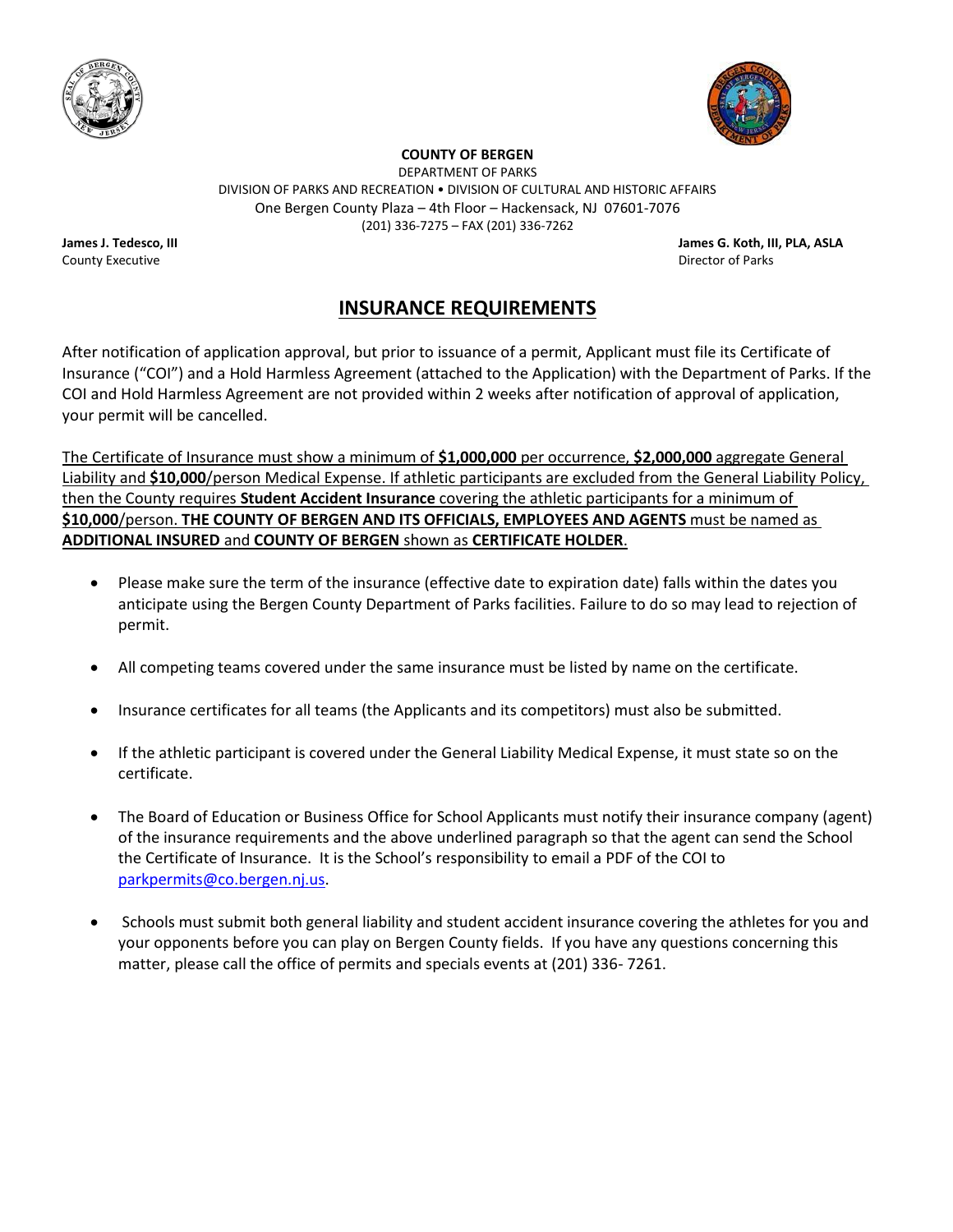



DEPARTMENT OF PARKS DIVISION OF PARKS AND RECREATION • DIVISION OF CULTURAL AND HISTORIC AFFAIRS One Bergen County Plaza – 4th Floor – Hackensack, NJ 07601-7076 (201) 336-7275 – FAX (201) 336-7262

County Executive Director of Parks

**James J. Tedesco, III James G. Koth, III, PLA, ASLA**

# **RULES**

All permits are subject to the Bergen County Department of Parks Rules and Regulations. In particular, please note the following:

- 1. Permit holder is prohibited from performing maintenance on fields
- 2. Equipment which may cause damage to the fields is prohibited
- 3. Glass containers and/or bottles are prohibited
- 4. No food is permitted on the field area, including sunflower seeds and gum
- 5. No metal spikes
- 6. Permit holder is responsible for disposing of trash in dugout and field areas prior to end of permitted time slot
- 7. Weather is unpredictable, and can pose certain health and safety hazards. In severe weather situations, the Park may be partially closed and everyone in the Park may be directed to certain areas or directed to leave the Park altogether. Obey all instructions from County employees and officials, if any are given.

FAILURE TO COMPLY WITH THESE RULES AND REGULATIONS AND ANY INSTRUCTIONS OR DIRECTIVES FROM COUNTY EMPLOYEES OR OFFICIALS MAY RESULT IN IN REVOCATION OF PERMIT AND/OR FORFEITURE OF SECURITY DEPOSIT. REPEATED FAILURES MAY RESULT IN ADDITIONAL FEES. THE DEPARTMENT OF PARKS RESERVES THE RIGHT TO NOT ISSUE PERMITS TO INDIVIDUALS WHO HAVE PREVIOUSLY VIOLATED THE TERMS OF A PERMIT.

# **SECURITY DEPOSIT REFUND:**

Security Deposits will be refunded at the end of each season. Permit holders may request that a Security Deposit be rolled over during 2022 calendar year and applied to future 2022 permits. At the end of the year (or end of the season if requested), Permit holder must mail back original permit and request a refund of the security deposit. Once a Parks supervisor has determined that there are no claims for damages, the Parks Department will send Permit holder a Purchase Order to be signed and submitted to the Parks Department. Upon receipt of the signed Purchase Order, the County will issue a check to Permit holder. Please note it may take the County Treasurer up to 8 weeks to issue the check

**ISSUANCE OF A WRITTEN PERMIT.** PLEASE NOTE THAT A PERMIT WILL NOT BE ISSUED UNTIL THE PARKS

DEPARTMENT RECEIVES:

- 1. A completed application
- 2. A permit fee check payable to the "County of Bergen Department of Parks"
- 3. A security deposit check payable to the "County of Bergen Department of Parks"
- 4. Waiver of Liability and Hold Harmless Agreement
- 5. A Certificate of Insurance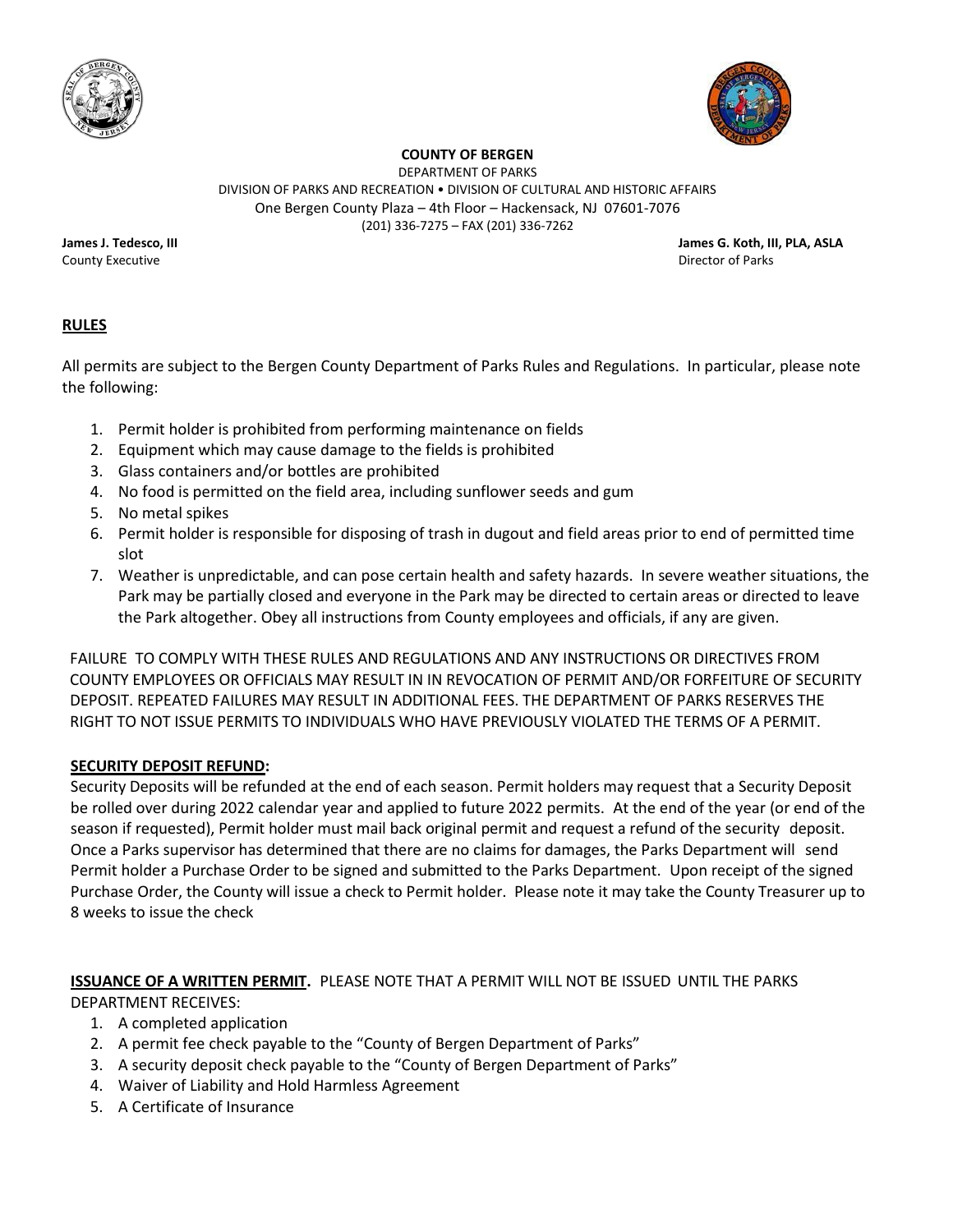



DEPARTMENT OF PARKS DIVISION OF PARKS AND RECREATION • DIVISION OF CULTURAL AND HISTORIC AFFAIRS One Bergen County Plaza – 4th Floor – Hackensack, NJ 07601-7076 (201) 336-7275 – FAX (201) 336-7262

County Executive Director of Parks

**James J. Tedesco, III James G. Koth, III, PLA, ASLA**

# **SEASONAL FIELDS**

*Seasonal Fields* are non-specialty grass fields. Bergen County Parks mows as needed. Permit holder is responsible for lining the field. Seasonal Fields don't have lights and portable lights cannot be used to extend playing time.

Permits for Seasonal Fields are issued for a particular day and three hour timeslot throughout the 11 consecutive weeks of a season. Multiple days or timeslots may be requested, however you will be charged for each. Permits are also issued per each three hour timeslot if a field is not needed for the entire season.

| <b>SEASONAL FIELD FEES:</b>       |                                                          |
|-----------------------------------|----------------------------------------------------------|
| <b>Bergen County Resident</b>     | \$395/season (Permit Fee) and \$395 (Security Deposit)   |
|                                   | OR                                                       |
|                                   | \$145/timeslot (Permit Fee) and \$145 (Security Deposit) |
| <b>Non-Bergen County Resident</b> | \$790/season (Permit Fee) and \$790 (Security Deposit)   |
|                                   | OR                                                       |
|                                   | \$225/timeslot (Permit Fee) and \$225 (Security Deposit) |

#### **SEASONAL FIELDLOCATIONS:**

#### **Saddle River County Park**

**Saddle Brook/Otto C. Pehle Area** - 760 Saddle River Road, Saddle Brook

- 1 Softball Field
- 1 Baseball Field (Vander Sande Baseball Field)

**Fairlawn Area** - Saddle River Road, Fairlawn 1 Soccer Field (Sheridan Field/County Pitch)

## **Riverside County Park**

**South Area**– River Road, North Arlington 1 Softball Field (#3) 2 Baseball Fields (#1 & #4) 1 Soccer Field (#4 FALL SEASON ONLY)

**Van Saun County Park** - 216 Forest Ave., Paramus 1 Softball Field (#2) 1 Baseball Field (#1)

**Pascack Brook County Park** - Emerson Rd., Westwood 1 Softball Field 1 Baseball Field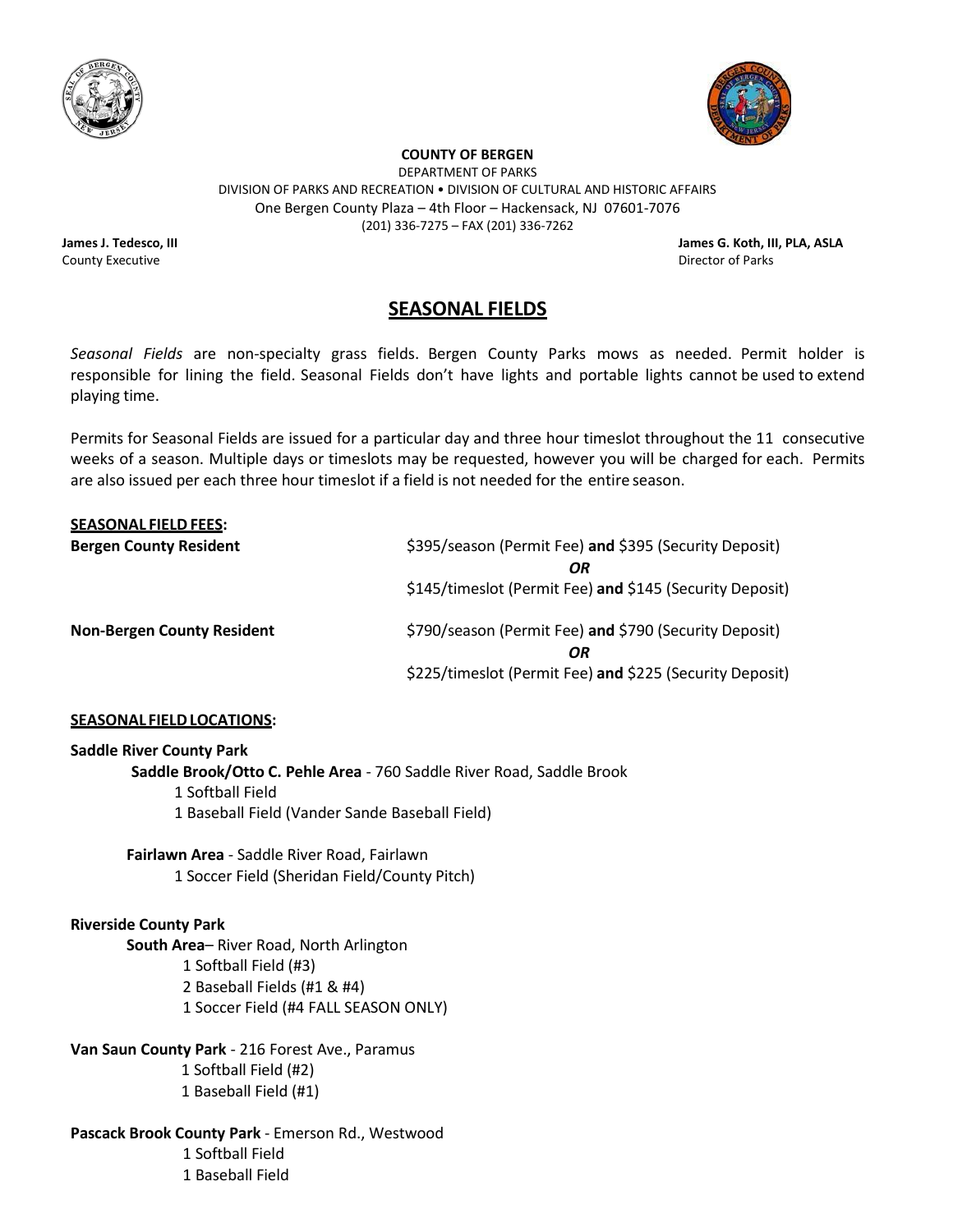



DEPARTMENT OF PARKS DIVISION OF PARKS AND RECREATION • DIVISION OF CULTURAL AND HISTORIC AFFAIRS One Bergen County Plaza – 4th Floor – Hackensack, NJ 07601-7076 (201) 336-7275 – FAX (201) 336-7262

County Executive Director of Parks

**James J. Tedesco, III James G. Koth, III, PLA, ASLA**

# **Samuel Nelkin County Park** - Rose St., Wallington 1 Softball/Baseball Field

**Overpeck County Park Henry Hobel Area -** Fort Lee Rd., Leonia 1 Baseball Field 1 Soccer Field

1 Football Field

# **SPECIALTY FIELDS**

*Specialty Fields* are synthetic or turf grass fields. Bergen County Parksfully maintains. Permit holders are prohibited from providing maintenance and bringing any equipment which might cause damage to the field. Specialty Fields have lights for night use. Lining of specialty fields is strictly prohibited.

Permits are for issued for each three hour timeslot of use during each 11 consecutive week season. Multiple days or timeslots may be requested and you will be charged for each. Specialty Fields are not eligible for the seasonal rates.

| <b>SPECIALTY FIELD FEES:</b>      |                                                                |
|-----------------------------------|----------------------------------------------------------------|
| <b>Bergen County Resident</b>     | \$175/day timeslot permit fee and \$175 security deposit<br>OR |
|                                   | \$245/night timeslot permit fee and \$245 security deposit*    |
| <b>Non-Bergen County Resident</b> | \$295/day timeslot permit fee and \$295 security deposit<br>OR |
|                                   | \$475/night timeslot permit fee and \$475 security deposit*    |

\*Night timeslot rates are charged when the lights are required, which varies by season and sunset times.

# **SPECIALTY FIELD LOCATIONS:**

**Riverside County Park South Area**: River Road, North Arlington 1 Multi-purpose Football/Soccer Synthetic Turf Field 1 Turf Softball Field (#5) **North Area**: River Road, Lyndhurst 1 Synthetic Turf Baseball Field (Breslin Field)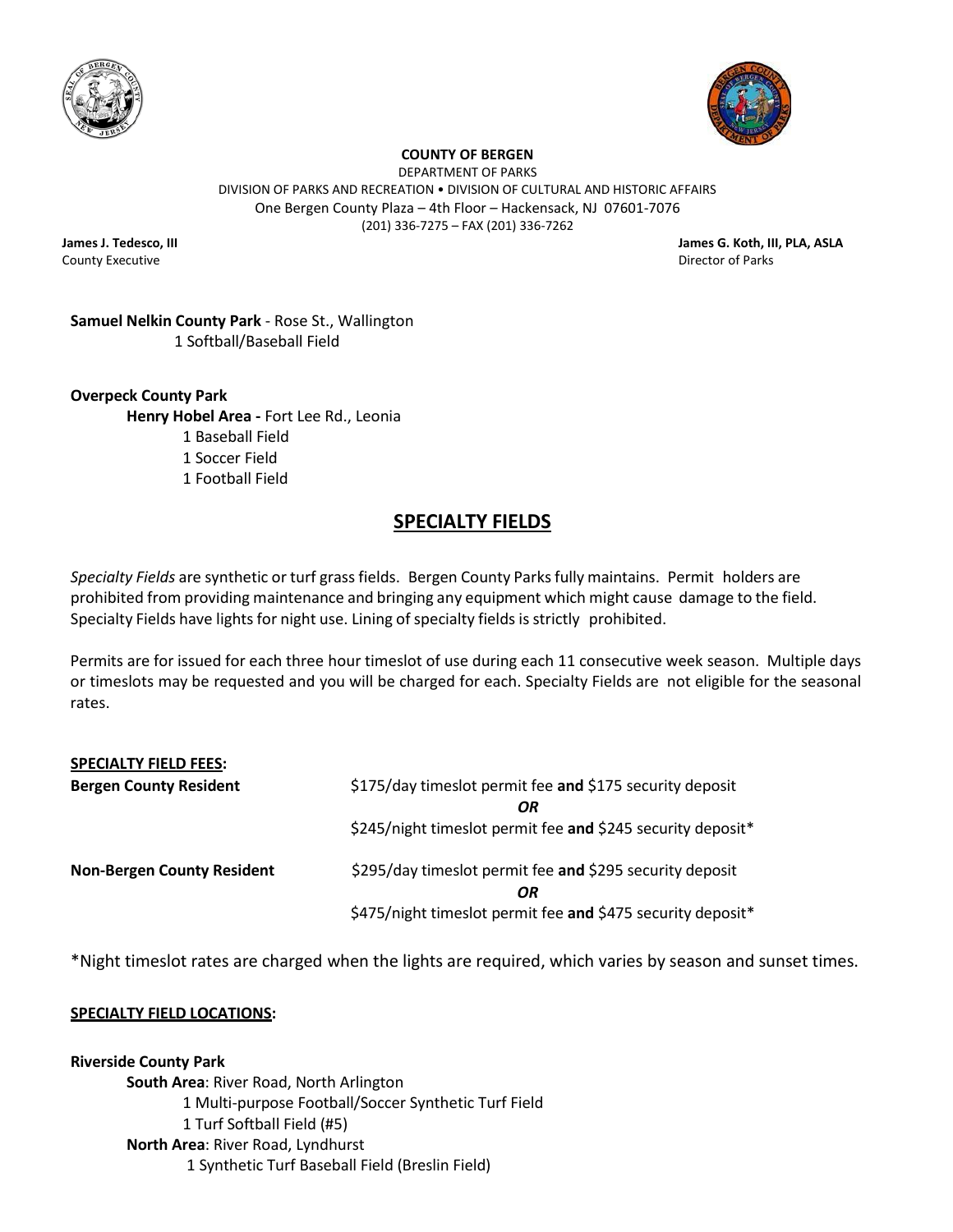



DEPARTMENT OF PARKS

DIVISION OF PARKS AND RECREATION • DIVISION OF CULTURAL AND HISTORIC AFFAIRS One Bergen County Plaza – 4th Floor – Hackensack, NJ 07601-7076

(201) 336-7275 – FAX (201) 336-7262

County Executive

**James J. Tedesco, III James G. Koth, III, PLA, ASLA**

# **Overpeck County Park**

**Palisades Park Sportsplex**: Roosevelt Place, Palisades Park

- 1 Multi-purpose Football/Soccer Synthetic Turf Field (Lombardi Field)
- 1 Synthetic Turf Baseball Field
- 1 Synthetic Turf Softball Field 1 ADA Field

**Ridgefield Park Area**: 40 Fort Lee Road, Leonia & 199 Challenger Road, Ridgefield Park

- 2 Synthetic Turf Soccer Fields (#1 & #2)
- 1 Grass Turf Softball Field
- 1 Grass Turf Baseball Field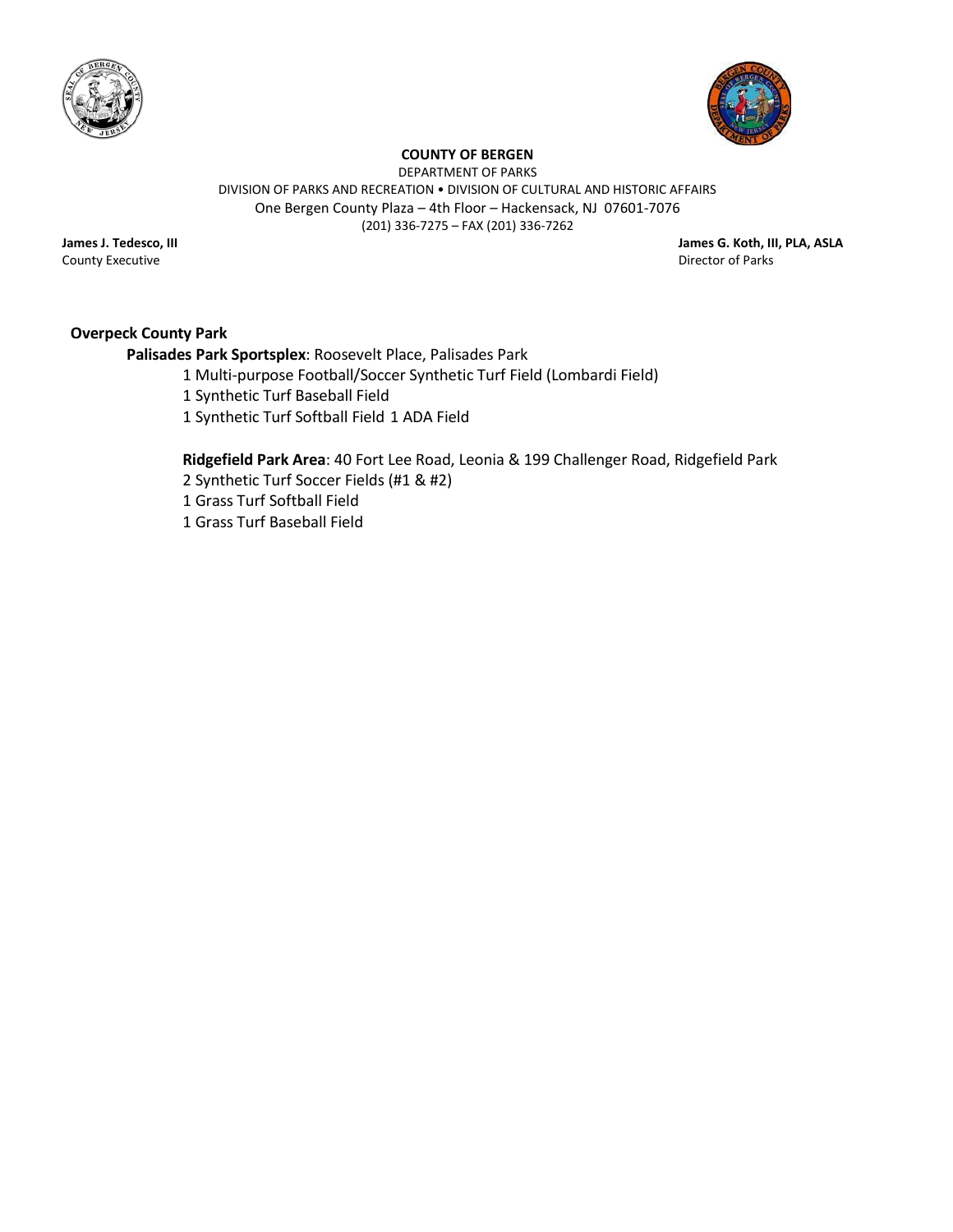



DEPARTMENT OF PARKS

DIVISION OF PARKS AND RECREATION • DIVISION OF CULTURAL AND HISTORIC AFFAIRS One Bergen County Plaza – 4th Floor – Hackensack, NJ 07601-7076

(201) 336-7275 – FAX (201) 336-7262

County Executive

**James J. Tedesco, III James G. Koth, III, PLA, ASLA**

# **Field Permit Application**

|                                                        | (Authorized to act on behalf of Applicant, if different than Applicant)                             |          |
|--------------------------------------------------------|-----------------------------------------------------------------------------------------------------|----------|
|                                                        |                                                                                                     |          |
|                                                        | STREET ADDRESS                                                                                      |          |
| <b>CITY</b>                                            | <b>STATE</b>                                                                                        | ZIP CODE |
|                                                        |                                                                                                     |          |
|                                                        |                                                                                                     |          |
|                                                        |                                                                                                     |          |
|                                                        |                                                                                                     |          |
|                                                        |                                                                                                     |          |
|                                                        | APPLICANT'S PRIORITY CLASSIFICATION (select which classification you/your organization falls into): |          |
| □ County of Bergen Entities                            |                                                                                                     |          |
| $\Box$ Bergen County Municipalities and public schools |                                                                                                     |          |
| □ Bergen County private schools                        |                                                                                                     |          |
| □Not for Profit organizations**                        |                                                                                                     |          |
| $\Box$ For Profit organizations                        |                                                                                                     |          |

\*\*You must submit certified documentation to prove that you fall into the priority category selected above.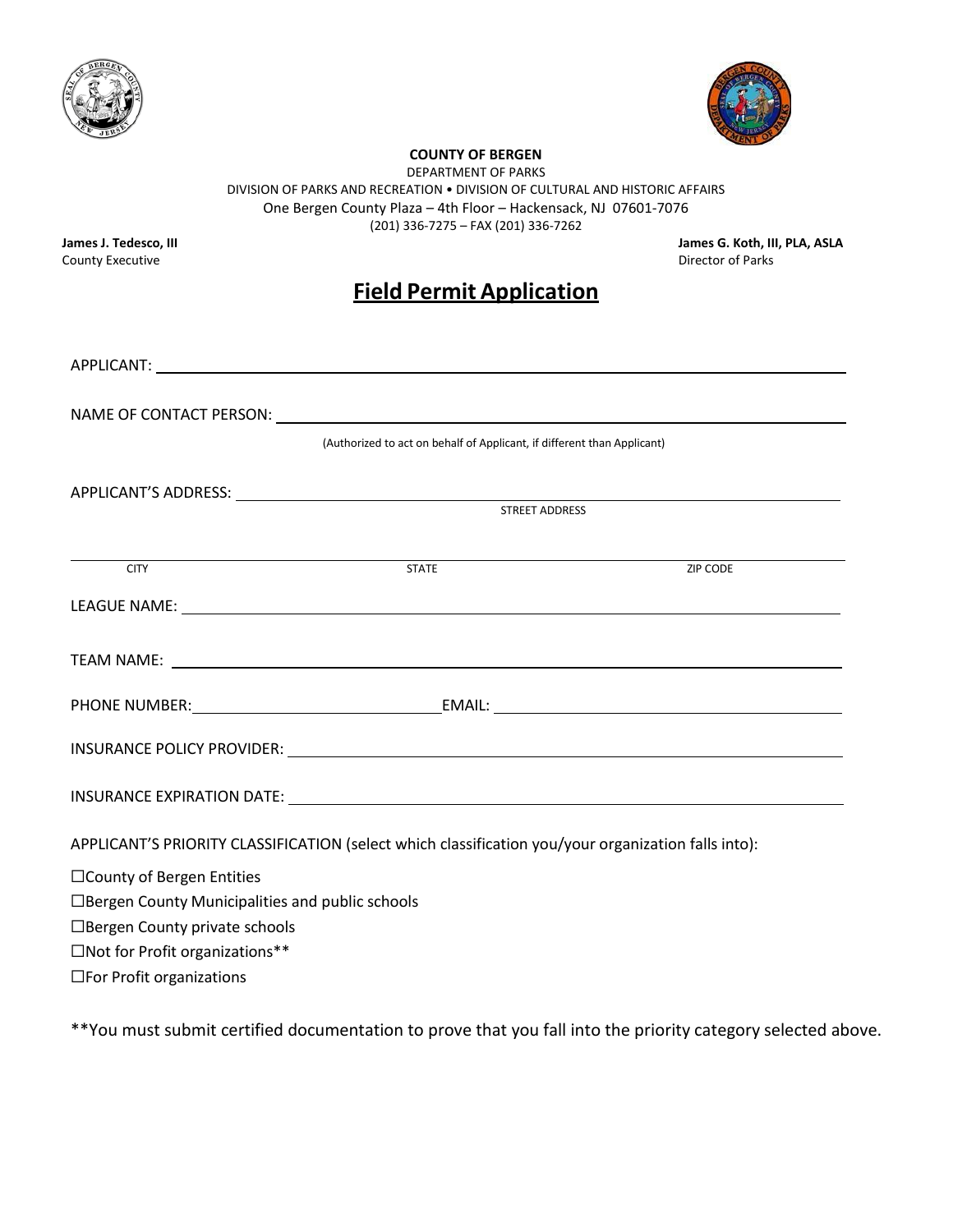



DEPARTMENT OF PARKS DIVISION OF PARKS AND RECREATION • DIVISION OF CULTURAL AND HISTORIC AFFAIRS One Bergen County Plaza – 4th Floor – Hackensack, NJ 07601-7076

(201) 336-7275 – FAX (201) 336-7262

County Executive Director of Parks

**James J. Tedesco, III James G. Koth, III, PLA, ASLA**

## PLEASE CHECK ALL BOXES THAT APPLY:

**SELECT 2022 SEASON:** (please select if this is a seasonal or one-time request)

| $\Box$ | SEASONAL REQUEST □ ONE-TIME REQUEST |        |      |
|--------|-------------------------------------|--------|------|
| $\Box$ | SPRING                              | SUMMER | FALL |

#### **SELECT FIELD:**

## **Pascack Brook County Park (please select appropriate field below)**

- ☐Pascack Brook Softball Field
- ☐Pascack Brook Baseball Field

### **Riverside County Park (please select appropriate field below)**

- ☐North Arlington Softball Field ☐North Arlington Baseball Field #1 ☐North Arlington Baseball Field #4 ☐North Arlington Soccer Field ☐North Arlington Multi-Purpose Football/Soccer Turf Field ☐North Arlington Turf Softball Field ☐North Arlington Tennis ☐Lyndhurst Softball Field
- ☐Lyndhurst Turf Baseball Field (Breslin Field)

## **Samuel Nelkin County Park (please select appropriate field below)**

☐Wallington Softball/Baseball Field

## **Saddle River County Park (please select appropriate field below)**

- ☐Rochelle Park Softball Field
- ☐Saddle Brook Softball Field
- ☐Saddle Brook Baseball Field (Vander Sande Baseball Field)
- ☐Fairlawn Soccer Field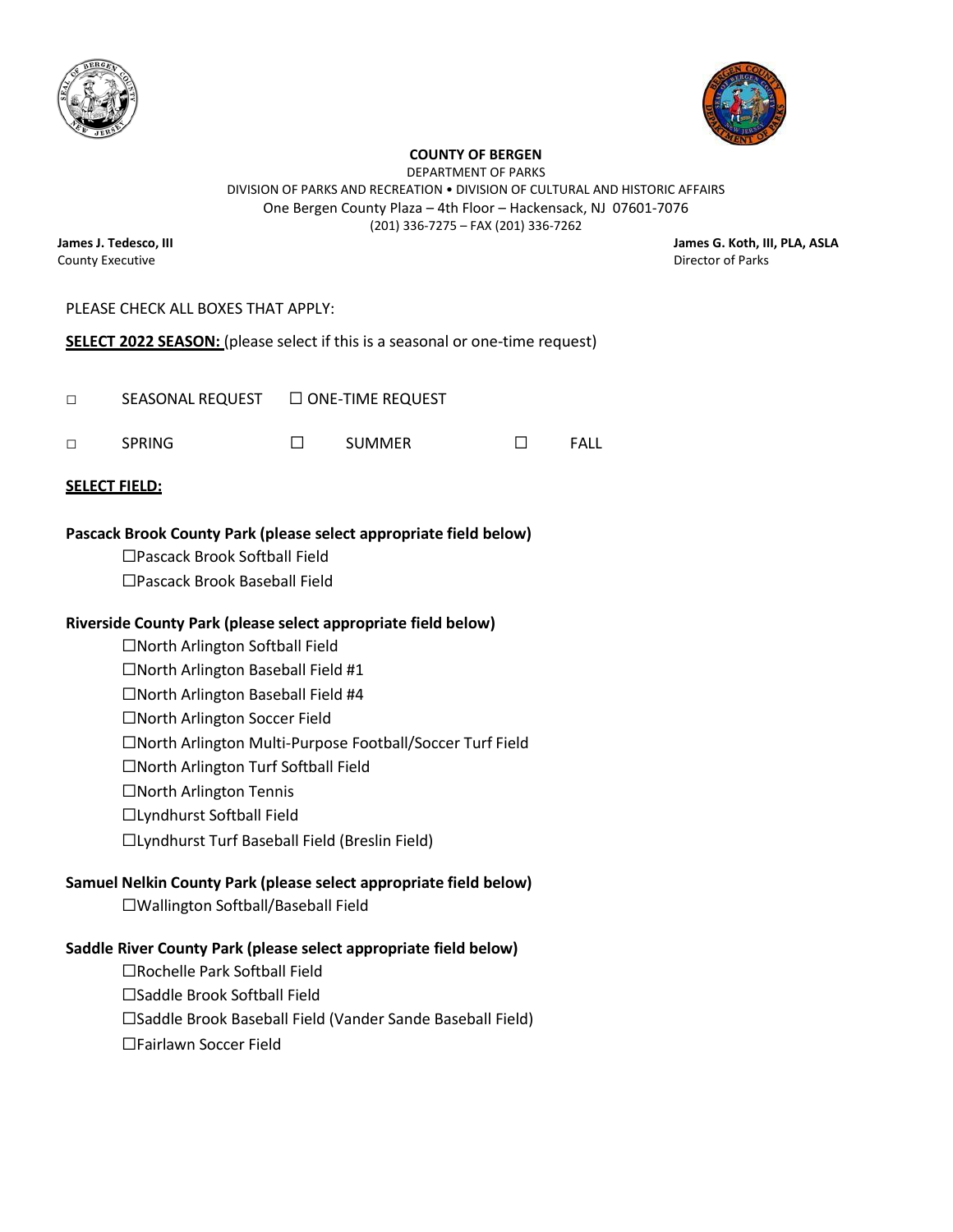



DEPARTMENT OF PARKS DIVISION OF PARKS AND RECREATION • DIVISION OF CULTURAL AND HISTORIC AFFAIRS One Bergen County Plaza – 4th Floor – Hackensack, NJ 07601-7076

(201) 336-7275 – FAX (201) 336-7262

County Executive

**James J. Tedesco, III James G. Koth, III, PLA, ASLA**

# **Overpeck County Park (please select appropriate field below)**

| □Leonia Baseball Field                                                                                               |                                        |
|----------------------------------------------------------------------------------------------------------------------|----------------------------------------|
| □Leonia Soccer Field                                                                                                 |                                        |
| □Leonia Football Field                                                                                               |                                        |
| □Leonia Tennis Court                                                                                                 |                                        |
| □Palisades Park Multi-Purpose Football/Soccer Synthetic Turf Field (Lombardi Field)                                  |                                        |
| □Palisades Park Synthetic Turf Baseball Field                                                                        |                                        |
| □Palisades Park Synthetic Turf Softball Field                                                                        |                                        |
| □Ridgefield Park Turf Soccer #1                                                                                      |                                        |
| □Ridgefield Park Turf Soccer #2                                                                                      |                                        |
| □Ridgefield Park Turf Softball Field                                                                                 |                                        |
| □Ridgefield Grass Turf Baseball Field                                                                                |                                        |
| $\Box$ Rowing                                                                                                        |                                        |
| Van Saun County Park (please select appropriate field below)<br>□Van Saun Softball Field<br>□Van Saun Baseball Field |                                        |
|                                                                                                                      |                                        |
|                                                                                                                      |                                        |
| EXPECTED NUMBER OF SPECTATORS: UNIVERSE IN A SERIES OF SPECTATORS:                                                   |                                        |
|                                                                                                                      |                                        |
| **For seasonal permits only, please select day sequence below:                                                       |                                        |
| $\Box$ Tuesday<br>$\square$ Wednesday<br>$\Box$ Thursday<br>$\Box$ Monday<br>$\Box$ Friday                           | $\square$ Saturday<br>$\square$ Sunday |
| TIME SLOTS: □8:30AM-11:30AM □12:00PM-3:00PM □3:30PM-6:30PM                                                           | $\square$ 7:00PM-10:00PM               |

\*Night timeslot rates are charged when lights are required, which varies by season and sunset times (see fee schedule).